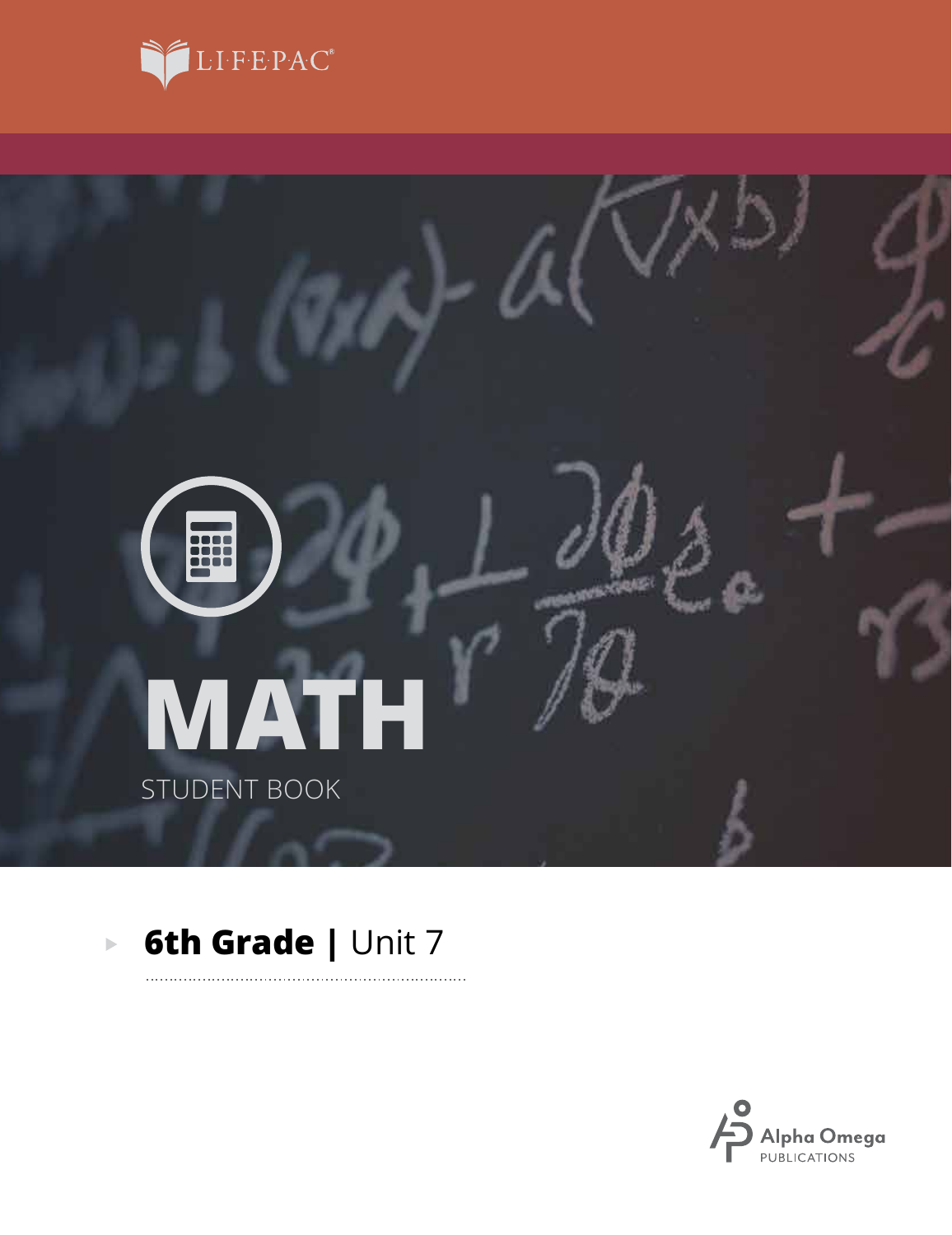# **MATH 607**

Probability and Geometry

# **1. PROBABILITY 5**

INTRODUCTION TO PROBABILITY **|6** COMPLEMENTARY EVENTS **|11** SAMPLE SPACE **|17** PROJECT: THEORETICAL VS EXPERIMENTAL PROBABILITY **|23** SELF TEST 1: PROBABILITY**|26**

# **2. GEOMETRY: ANGLES 28**

MEASURING AND CLASSIFYING ANGLES **|35** ANGLE RELATIONSHIPS **|39** SELF TEST 2: GEOMETRY: ANGLES **|47**

# **3. GEOMETRY: POLYGONS 49**

TRIANGLES **|49** QUADRILATERALS **|56** POLYGONS **|59** CONGRUENT AND SIMILAR FIGURES **|66** SELF TEST 3: GEOMETRY: POLYGONS**|73**

# **4. REVIEW 75**

GLOSSARY **|83**



**LIFEPAC Test is located in the center of the booklet**. Please remove before starting the unit.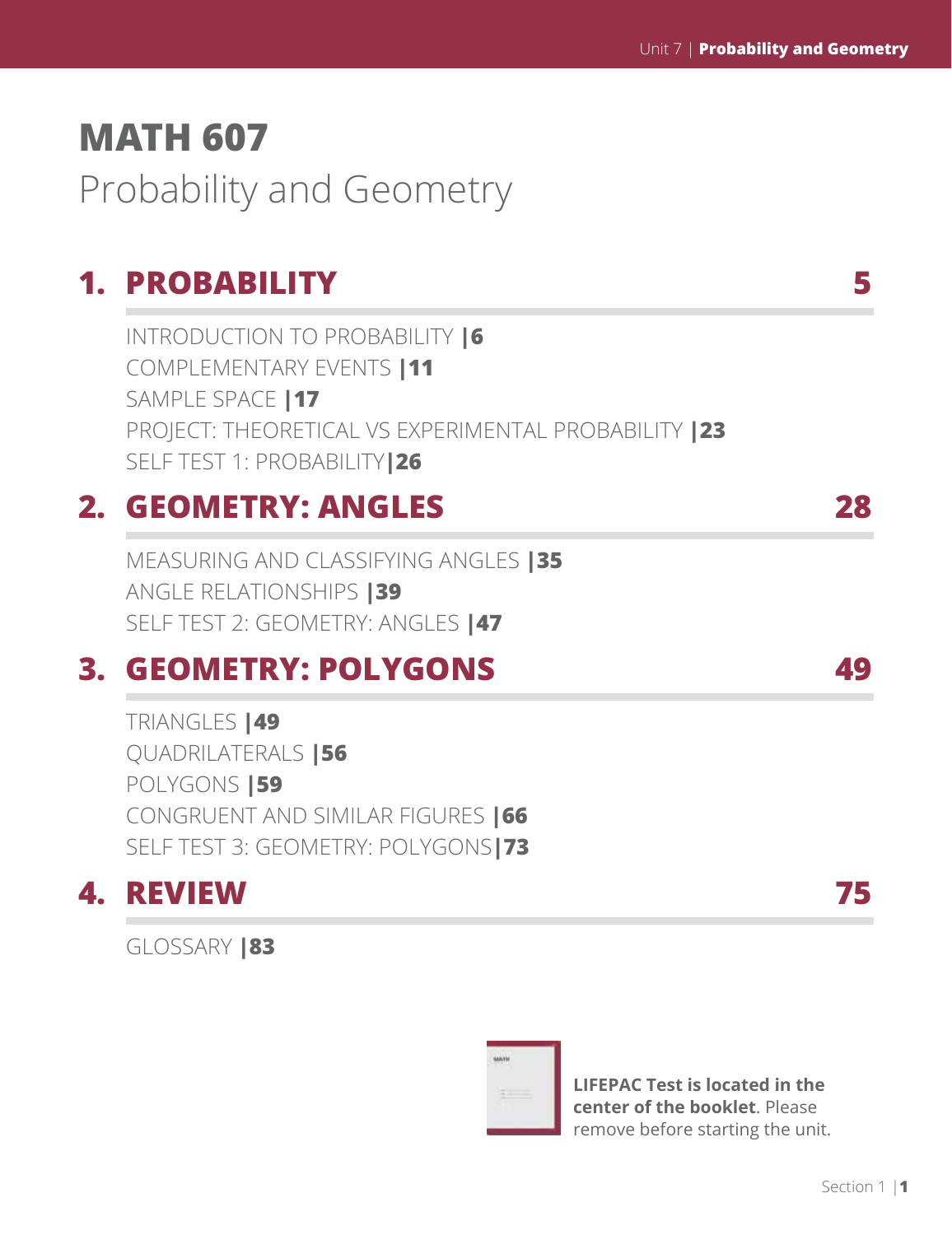**Author:**  Glynlyon Staff

**Editor:**  Alan Christopherson, M.S.

#### **MEDIA CREDITS:**

**Pages 17:** © Gromit702, iStock, Thinkstock; **28:** © Pieter Bollen, Hemera, Thinkstock; **64:** © eabff, DigitalVision, Thinkstock, © Maryellen Zwingle, iStock, Thinkstock, © Digital Vision, Thinkstock.



#### **804 N. 2nd Ave. E. Rock Rapids, IA 51246-1759**

© MMXV by Alpha Omega Publications a division of Glynlyon, Inc. All rights reserved. LIFEPAC is a registered trademark of Alpha Omega Publications, Inc.

All trademarks and/or service marks referenced in this material are the property of their respective owners. Alpha Omega Publications, Inc. makes no claim of ownership to any trademarks and/ or service marks other than their own and their affiliates, and makes no claim of affiliation to any companies whose trademarks may be listed in this material, other than their own.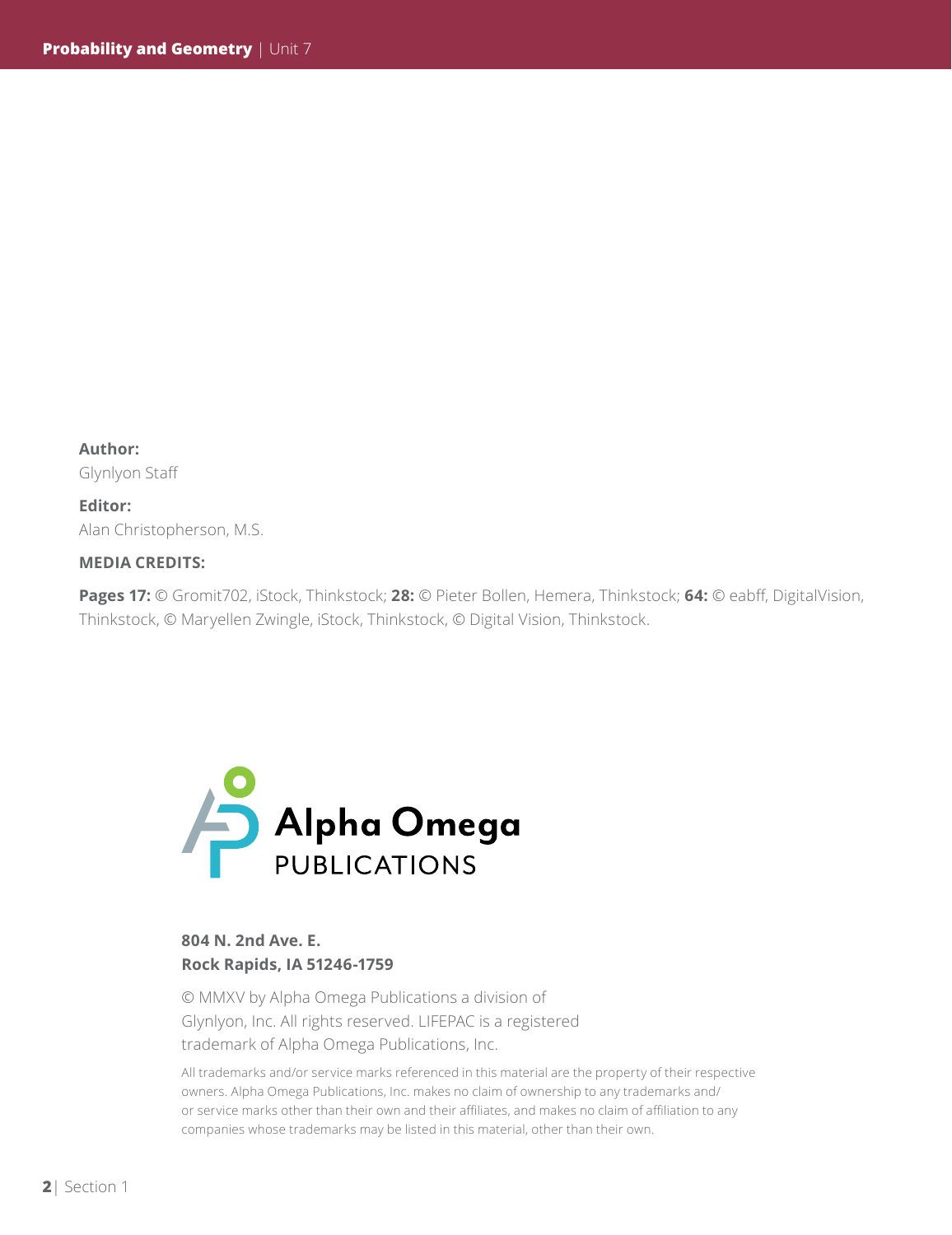# **Probability & Geometry**

### Introduction

In this unit, you will be introduced to the topic of probability. You will learn how to find the probability of simple events, and their complements. You will also find the probability of independent events using lists, tables, and tree diagrams to show the sample space. All of this will be a solid foundation for exploring more complex events in probability.

You will also be introduced to geometry, its terminology, and some basic shapes. You will learn to classify polygons based on their attributes. You will specifically look at triangles and quadrilaterals and find several types of each. You will also compare polygons and find out about similar and congruent figures. These basic tools will be useful in your future explorations in geometry.

# **Objectives**

**Read these objectives.** The objectives tell you what you should be able to do when you have successfully completed this LIFEPAC©. Each section will list according to the numbers below what objectives will be met in that section. When you have finished the following LIFEPAC, you should be able to:

- Find the theoretical probability of a simple event and its complement.
- Display the sample space of an event on a tree diagram, list, or table and find the probability of independent events.
- Use correct geometric terminology and notation.
- Classify acute, obtuse, right, and straight angles.
- $\bullet$  Use angle relationships (vertical, complementary, and supplementary) to solve problems.
- $\bullet$  Classify triangles, quadrilaterals, and other polygons based on their attributes.
- Find a missing angle measure of a triangle or a quadrilateral.
- Determine if two figures are congruent, similar, or neither.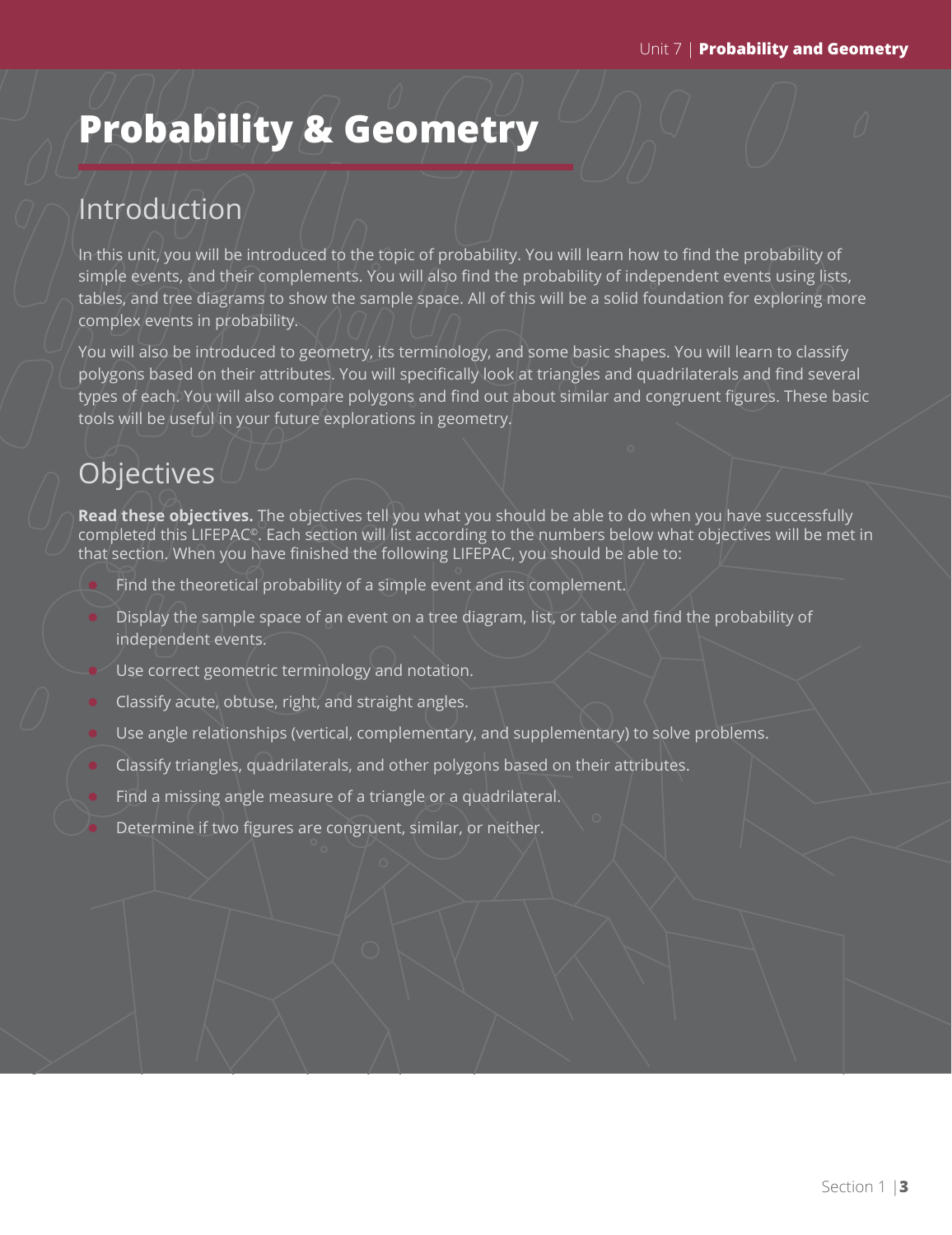# 1. PROBABILITY

If you reached into this bag of marbles (without looking), what are the chances you would draw a blue marble? How likely would it be to draw a green marble?

It's easy to see which color marble would have a better chance of being drawn, but can we measure the chance of something happening? Yes we can, and this area of mathematics is called **probability**. In this lesson, you will learn how to find the probability, or likelihood, of different events.



#### **Objectives**

**Review these objectives**. When you have completed this section, you should be able to:

- $\bullet$  Find the theoretical probability of a simple event and its complement.
- $\bullet$  Display the sample space of an event on a tree diagram, list, or table.
- $\bullet$  Find the probability of independent events.
- $\bullet$  Find the experiment probability of an event.

#### **Materials**

pencil paper calculator

#### **Vocabulary**

**complementary event.** two events with no outcomes in common, where one or the other must occur.

**compound event.** An event where two or more events happen one after the other, or at the same time.

**digit.** One of the numerals from 0 to 9.

**estimate.** An approximate value close to the actual value.

**experimental probability.** Probability based on results of trials.

**independent events.** A compound event where the likelihood of one event does not affect the other(s).

**place value.** The position of a digit in a number, which determines its value.

**sample space.** An organized listing of all possible outcomes for an experiment.

**tree diagram.** An organizing tool used to find the sample space for compound events.

**Note:** *All vocabulary words in this LIFEPAC appear in* **boldface** *print the first time they are used. If you are not sure of the meaning when you are reading, study the definitions given.*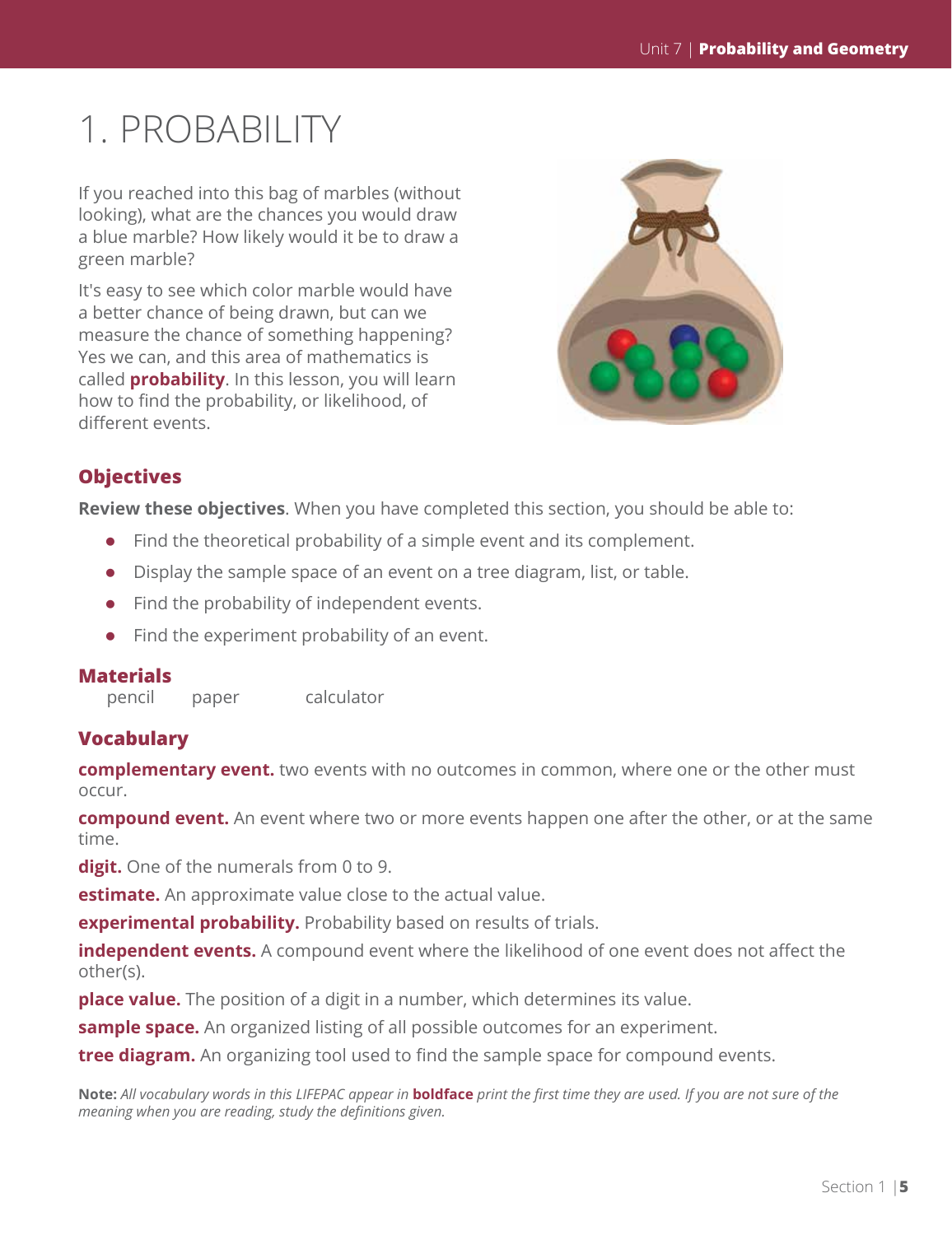### **INTRODUCTION TO PROBABILITY**

In mathematics, a situation where we want to find the probability, like drawing a certain color marble from a bag, is called an experiment. Each result of the experiment is called an outcome.

For this bag of marbles, there are 10 possible outcomes, because there are 10 different marbles that can be drawn.

When we do an experiment, we are looking for a specific outcome, called an event. For the bag of marbles, one event might be drawing a green marble out of the bag. Each result where the event occurs is called a favorable outcome.

For the bag of marbles below, there are 7 favorable outcomes for the event of drawing a green marble because there are 7 green marbles in the bag.

Probability is a measure of how likely an event is to occur, when all outcomes are equally likely. For instance, each marble in the bag is an outcome and is equally likely to be drawn as any other marble. When all outcomes are equally likely, the probability (P) of the event is expressed as a ratio:

# *P*(event) =  $\frac{\text{number of favorable outcomes}}{\text{total number of outcomes}}$

This is more properly called the theoretical probability because it is a measure of what we *think* will happen, but not necessarily what will happen in the experiment.



#### **This might help!**

"*P*" stands for probability, and whatever is in parentheses is the event that we want to find the probability of. If we were discussing the probability of drawing a red marble, we would call it *P*(red).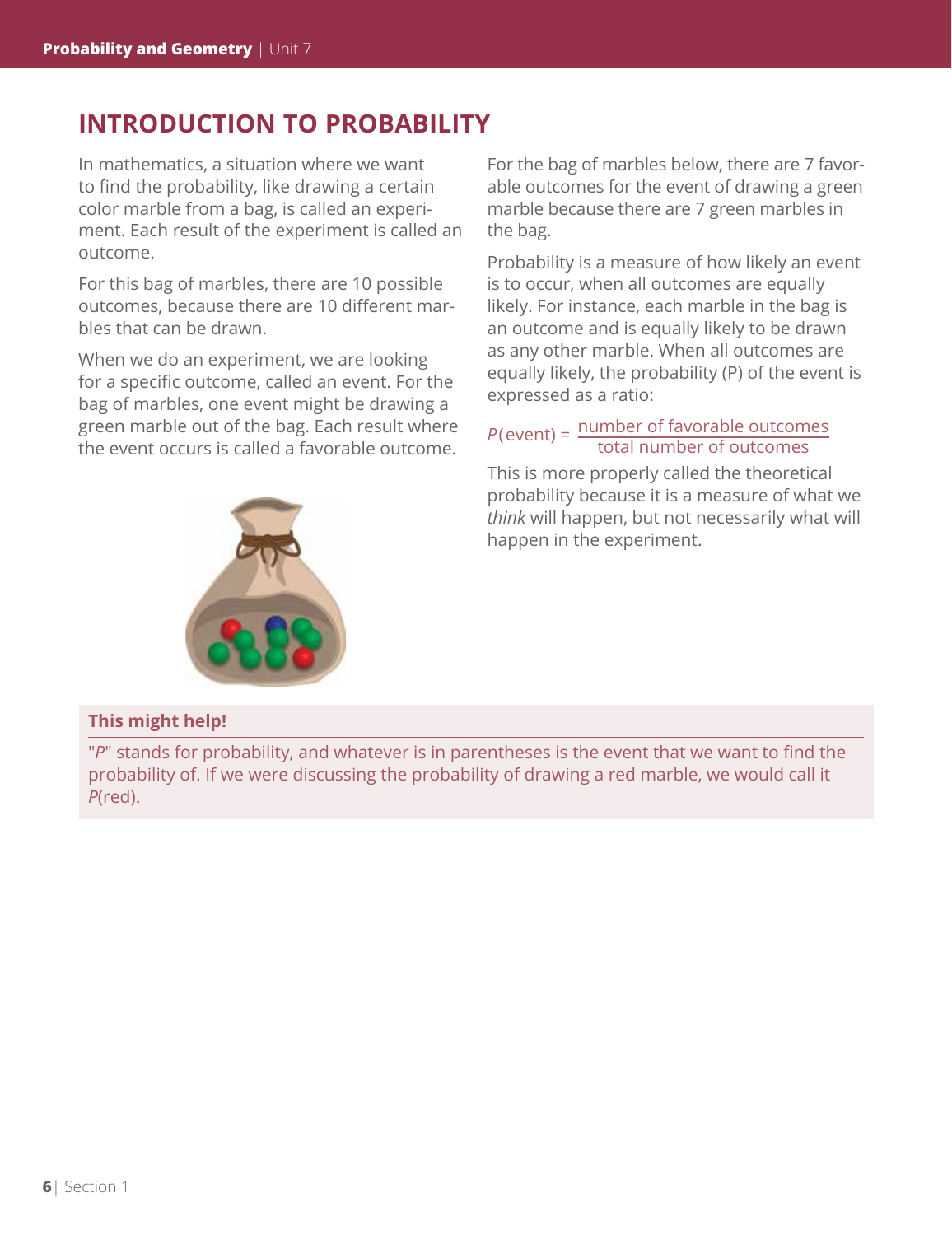#### **Example:**

What is the probability of drawing a green marble from the bag?

#### **Solution:**

We will find the ratio of the number of favorable outcomes to the total number of outcomes for the event.



Favorable outcomes – 7

Counting the green marbles, we can see that there are 7 in the bag.

Total outcomes – 10

Counting all of the marbles, we can see that there are 10 marbles in the bag.

 $P(\text{event}) = \frac{\text{number of favorable outcomes}}{\text{total number of outcomes}} = \frac{7}{10}$ 

Because probability is expressed as a ratio, we can also write it as a percent. Remember, to change a fraction to a percent, rewrite the fraction with a denominator of 100 since percent is a ratio out of 100.

To get a denominator of 100, multiply both the numerator and denominator by 10.

 $\frac{7 \times 10}{10 \times 10} = \frac{70}{100} = 70\%$ 

Therefore, there is a  $\frac{7}{10}$  , or 70% chance of drawing a green marble from the bag.

Probability will always be a number from 0 to 1, or a percent from 0 to 100. The closer the probability is to 1, the more likely the event will occur. We can show this relationship on a number line:



Events that have less than a 50% probability are less likely to occur. Events that have more than a 50% probability are more likely to occur.

Because we have a 70% chance of drawing a green marble from the bag, we could say that it is likely that we would draw a green marble from the bag. How likely is it that we would draw a blue marble?

#### **S-T-R-E-T-C-H**

Can you think of an event where the likelihood would be *certain*? Can you think of an event where the likelihood would be *impossible*? If a bag held only red marbles, you would be certain to draw a red marble. It would be impossible to draw a green marble.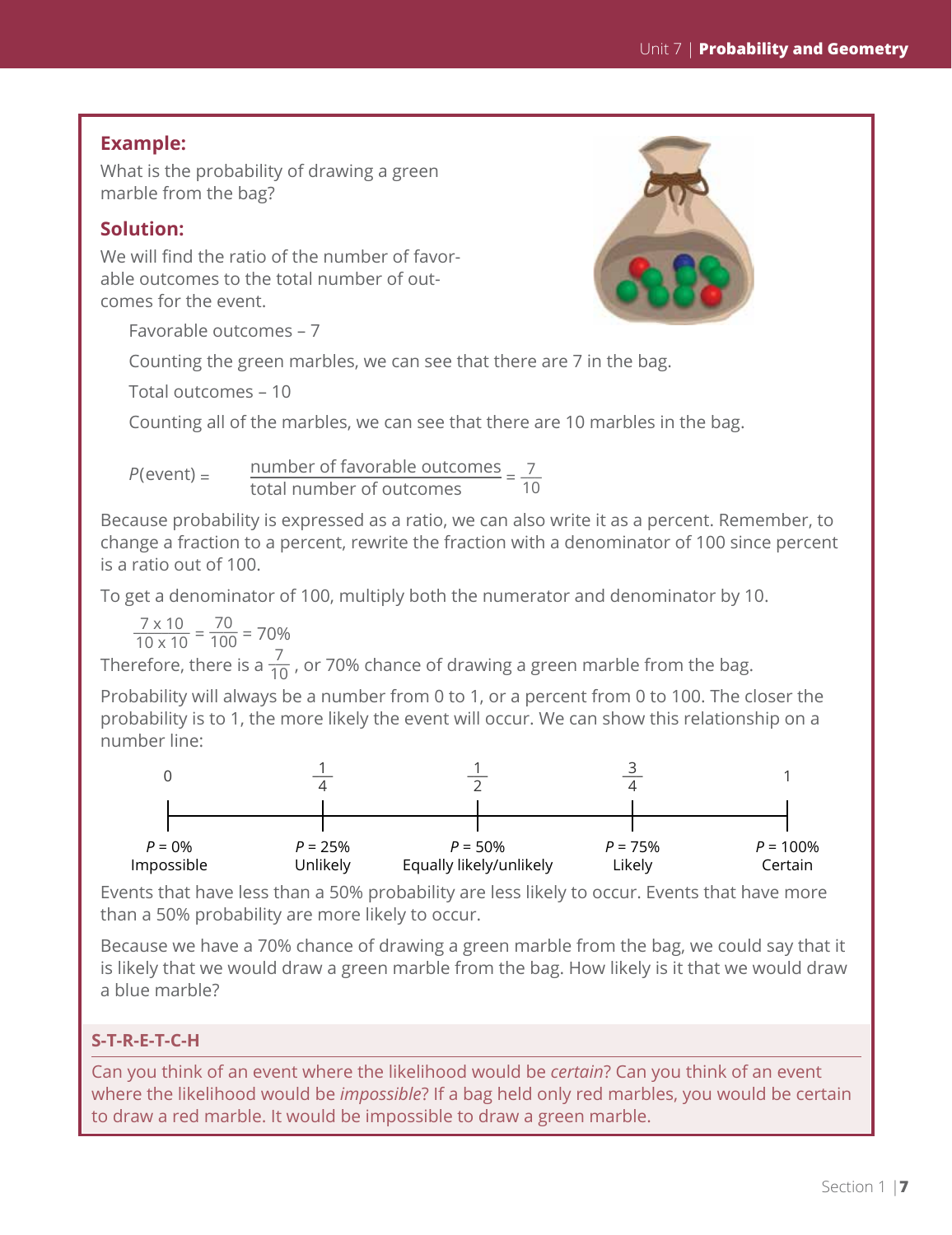#### **Example:**

What is the probability of drawing a blue marble from the bag?

#### **Solution:**

We will find the ratio of the number of favorable outcomes to the total number of outcomes for the event.

Favorable outcomes – 1

We can see that there is 1 blue marble in the bag.

Total outcomes – 10

There are 10 marbles in the bag, as there were before.

$$
P(\text{event}) = \frac{\text{number of favorable outcomes}}{\text{total number of outcomes}} = \frac{1}{10}
$$

We can write the ratio as a percent.

Multiply by  $\frac{10}{10}$  to get a denominator of 100.

 $\frac{1 \times 10}{10 \times 10} = \frac{10}{100} = 10\%$ 

Therefore, there is a  $\frac{1}{10}$  , or 10% chance of drawing a blue marble from the bag. So, we would say that is very *unlikely* that a blue marble would be drawn from the bag.

Let's take a look at a spinner, it has 25 equal sections. What is the probability of the spinner landing on blue? Red? Green?

We will find the ratio of the number of favorable outcomes to the total number of outcomes for each event.

We know that there are 25 sections in the spinner, so there will be 25 total outcomes for each event.

#### **Blue**

Favorable outcomes– 10

Counting the blue sections, we can see that there are 10.

 $P(\text{event}) = \frac{\text{number of favorable outcomes}}{\text{total number of outcomes}} = \frac{10}{25}$ We can write the ratio as a percent.



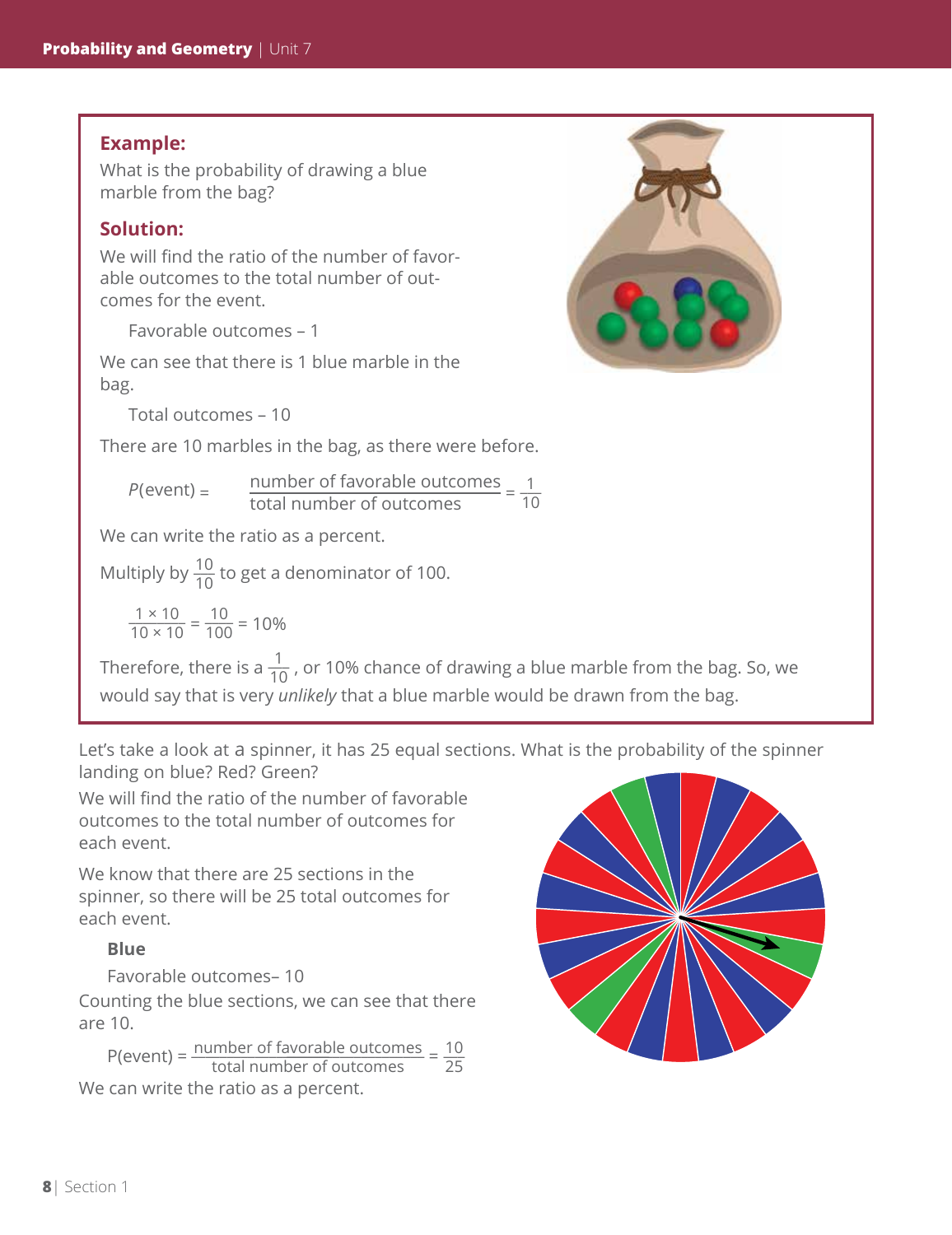Multiply by  $\frac{4}{4}$  to get a denominator of 100.

$$
\frac{10 \times 4}{25 \times 4} = \frac{40}{100} = 40\%
$$

There is a 40% chance of the spinner landing on blue. So, we would say that is unlikely that the spinner will land on blue.

#### **Red**

Favorable outcomes – 12

Counting the red sections, we can see that there are 12.

 $P(\text{event}) = \frac{\text{number of favorable outcomes}}{\text{total number of outcomes}} = \frac{12}{25}$ total number of outcomes 25

We can write the ratio as a percent.

Multiply by  $\frac{4}{4}$  to get a denominator of 100.

$$
\frac{12 \times 4}{25 \times 4} = \frac{48}{100} = 48\%
$$

There is a 48% chance of the spinner landing on red, almost 50%. So, we could say that is almost equally likely as unlikely that the spinner will land on red.

#### **Green**

Favorable outcomes – 3

Counting the green sections, we can see that there are 3.

 $P(\text{event}) = \frac{\text{number of favorable outcomes}}{\text{total numbers of outcomes}} = \frac{3}{25}$  $P(\text{event}) = \frac{\text{number of ravorable outcome}}{\text{total number of outcomes}}$ 

We can write the ratio as a percent.

Multiply by  $\frac{4}{4}$  to get a denominator of 100.

$$
\frac{3 \times 4}{25 \times 4} = \frac{12}{100} = 12\%
$$

There is a 12% chance of the spinner landing on green. So, we could say that is very unlikely that the spinner will land on green.

#### **Let's Review!**

Before going on to the practice problems, make sure you understand the main points of this lesson.

 $\checkmark$  Theoretical probability is a ratio of the favorable outcomes of an event to the total number of outcomes.

 $\checkmark$  Probability will always be between 0 and 1, or 0% and 100 %.

 $\checkmark$  The closer the probability is to 1, or 100%, the more likely the event is to occur.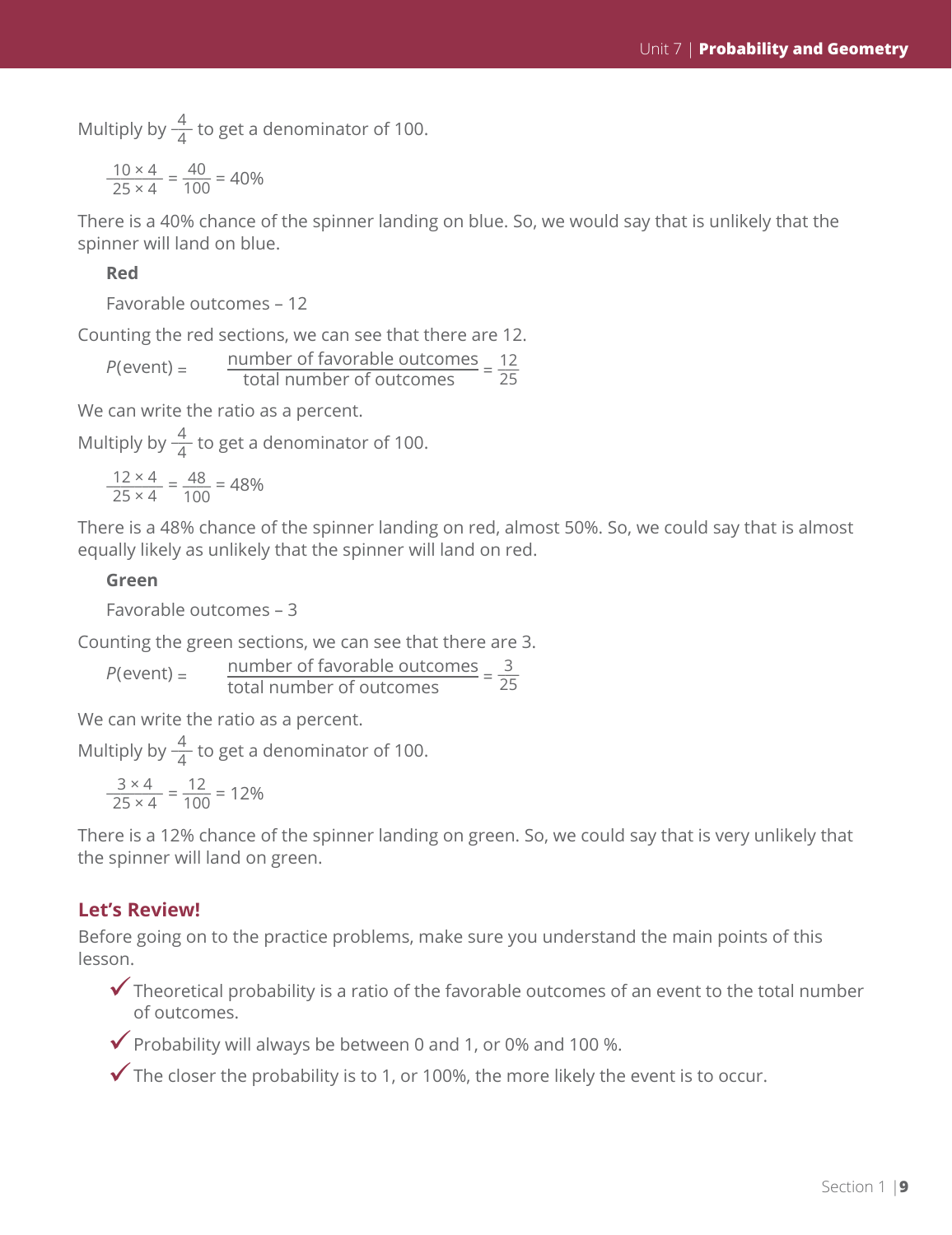|     | Match the following items.                                                                                                                                                                                       |                                                                                                   |                                                   |                               |  |  |
|-----|------------------------------------------------------------------------------------------------------------------------------------------------------------------------------------------------------------------|---------------------------------------------------------------------------------------------------|---------------------------------------------------|-------------------------------|--|--|
| 1.1 |                                                                                                                                                                                                                  | one of the numerals from 0 to 9                                                                   |                                                   | a. digit                      |  |  |
|     | actual value                                                                                                                                                                                                     | an approximate value close to the                                                                 |                                                   | b. estimate<br>c. place value |  |  |
|     |                                                                                                                                                                                                                  | the position of a digit in a number,<br>which determines its value                                |                                                   |                               |  |  |
|     | Circle each correct answer.                                                                                                                                                                                      |                                                                                                   |                                                   |                               |  |  |
|     |                                                                                                                                                                                                                  | Use this bag of marbles for questions 1.2 - 1.5.                                                  |                                                   |                               |  |  |
| 1.2 | What is the probability of drawing a red marble?<br>a. $\frac{5}{5}$<br>b. $\frac{3}{5}$                                                                                                                         |                                                                                                   |                                                   |                               |  |  |
|     | c. 50%                                                                                                                                                                                                           | d. 30%                                                                                            |                                                   |                               |  |  |
| 1.3 | a. $\frac{1}{4}$                                                                                                                                                                                                 | What is the probability of drawing a blue marble?<br>b. 20%                                       |                                                   |                               |  |  |
|     | c. $\frac{2}{5}$                                                                                                                                                                                                 | d. 30%                                                                                            |                                                   |                               |  |  |
| 1.4 | a. 40%                                                                                                                                                                                                           | What is the probability of drawing a green marble?<br>b. $\frac{3}{8}$                            | c. 38%                                            | d. $\frac{3}{10}$             |  |  |
| 1.5 | What is the likelihood of drawing a green marble?                                                                                                                                                                |                                                                                                   |                                                   |                               |  |  |
|     | a. likely<br>c. unlikely                                                                                                                                                                                         |                                                                                                   | b. equally likely as unlikely<br>d. very unlikely |                               |  |  |
| 1.6 | A classroom teacher randomly draws the name of a student. If the teacher has between 20<br>and 30 students in her class, what is a good estimate of the probability of a specific student's<br>name being drawn? |                                                                                                   |                                                   |                               |  |  |
|     | a. 50%                                                                                                                                                                                                           | b. 5%                                                                                             | c. 75%                                            | d. 0%                         |  |  |
| 1.7 | There are 40 outcomes for an event. If it is very likely the event will occur, how many<br>favorable outcomes would there be?                                                                                    |                                                                                                   |                                                   |                               |  |  |
|     | a. 37                                                                                                                                                                                                            | b.5                                                                                               | c.40                                              | d. 21                         |  |  |
|     |                                                                                                                                                                                                                  | <b>Check each correct answer</b> (you may select more than one answer).                           |                                                   |                               |  |  |
| 1.8 |                                                                                                                                                                                                                  | If this spinner is spun, what is the probability the spinner will land on yellow?                 |                                                   |                               |  |  |
|     | $\square$ 15%                                                                                                                                                                                                    | □ 20%                                                                                             | $\Box \frac{1}{4}$                                | $\Box \frac{1}{5}$            |  |  |
| 1.9 | purple<br>blue                                                                                                                                                                                                   | Which color has a 40% probability of being spun?<br>$\Box$ yellow<br>$\square$ none of the colors |                                                   |                               |  |  |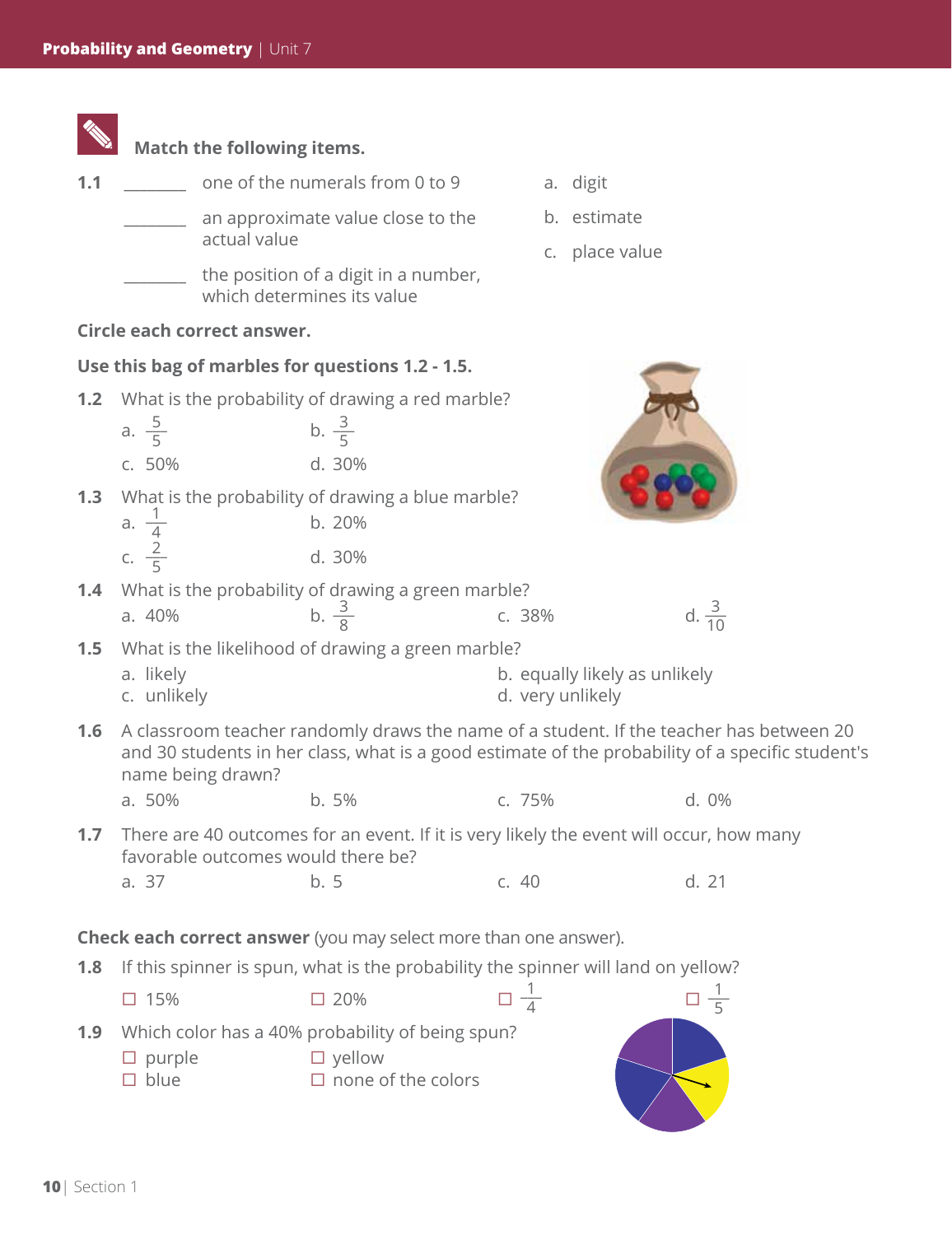### **COMPLEMENTARY EVENTS**

Here is a bag of marbles that contains red marbles and blue marbles. If you know that the probability of drawing a blue marble is  $\frac{5}{12}$ , can you find the probability of drawing  $\frac{1}{4}$  red marble?

In this lesson, you will see how the events of drawing a red marble and drawing a blue marble are related. You'll also learn how to find the probability of events when one or the other event must occur.

Let's take a look inside the bag of marbles and see if we can find the probability of drawing a red marble.

Remember, to find the probability of an event, we need to find the ratio of the number of favorable outcomes to the total number of outcomes.

*<sup>P</sup>*(event) = Favorable outcomes Total outcomes

Counting the marbles in the bag, there are 24. So, there will be 24 total outcomes. Now, we can find the probability of each event.

#### **Blue**

There are 10 blue marbles in the bag, so there are 10 favorable outcomes.

Divide by  $\frac{2}{2}$  to simplify the ratio.

$$
\frac{10 \div 2}{24 \div 2} = \frac{5}{12}
$$

#### **Red**

There are 14 red marbles in the bag, so there are 14 favorable outcomes.

Divide by  $\frac{2}{2}$  to simplify the ratio.  $\frac{14 \div 2}{24 \div 2} = \frac{7}{12}$ 





So, the probability of drawing a blue marble is  $\frac{5}{2}$ 

$$
\frac{1}{12}
$$

and the probability of drawing a red marble is  $\overline{7}$ 

How does knowing the probability for drawing a blue marble help us find the probability for drawing a red marble? 12

Notice that if we add the two probabilities, they add to 1:

$$
\frac{5}{12} + \frac{7}{12} = \frac{12}{12} = 1
$$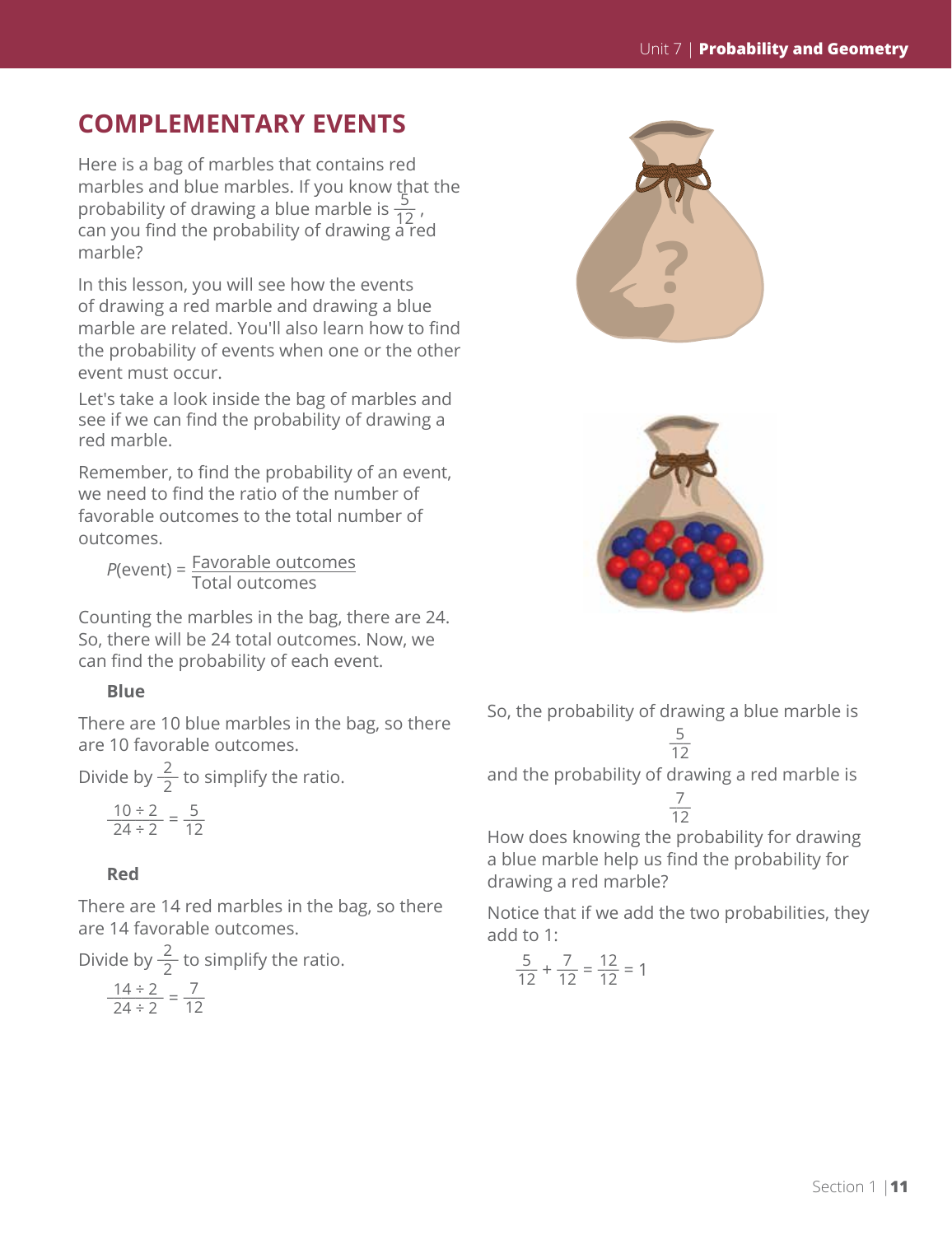#### **Key point!**

When it was stated that the probability of drawing a blue marble was  $\frac{5}{12}$ , this does not necessarily mean that there are 12 marbles in the bag and that 5 are blue. It means that the ratio of blue marbles to all marbles is  $\frac{5}{12}$ . For every 12 marbles, 5 are blue.

When we have two events, where one or the other must occur (we can only draw blue *or* red), and they have no outcomes in common (none of the blue marbles are also red, and vice versa), their probabilities will always add to 1, or 100%. These are called **complementary events**. The events are complements of each other.

So, if we know two events are complementary, and we know the probability of one event, we can find the probability of its complement. Since we know what the probability of drawing a blue marble is, we can use this information to find the probability of drawing a red marble.

*P*(blue) + *P*(red) = 1

To find the probability of *P*(red), subtract *P*(blue) from both sides of the equation.

*P*(red) - *P*(blue) = 1 - *P*(blue)

Substitute  $\frac{5}{12}$  for the probability of drawing a blue marble.

$$
P(\text{red}) = 1 - \frac{5}{12}
$$

$$
P(\text{red}) = \frac{7}{12}
$$

The probability of drawing a red marble is  $\frac{7}{12}$  .

We could say that the probability of drawing a red marble is the same as the probability of *not* drawing a blue marble, since we can only draw blue or red.

*P*(blue) + *P*(not blue) = 1

In general, we write the sum of complementary events as:

*P*(event) + *P*(not event) = 1

The probabilities add to 1 because they account for all of the possible outcomes. Every outcome is either the event, or not the event.

Let's look at a few examples.

#### **Vocabulary**

"Complimentary" is when someone says something kind. Outside of math, "complementary" means that two things go together. Our probability definition is similar, but the events go together to form one whole.

#### **Connections**

Think of a Venn diagram to picture complementary events:



The marbles in the circle are blue. The marbles outside of the circle are not blue.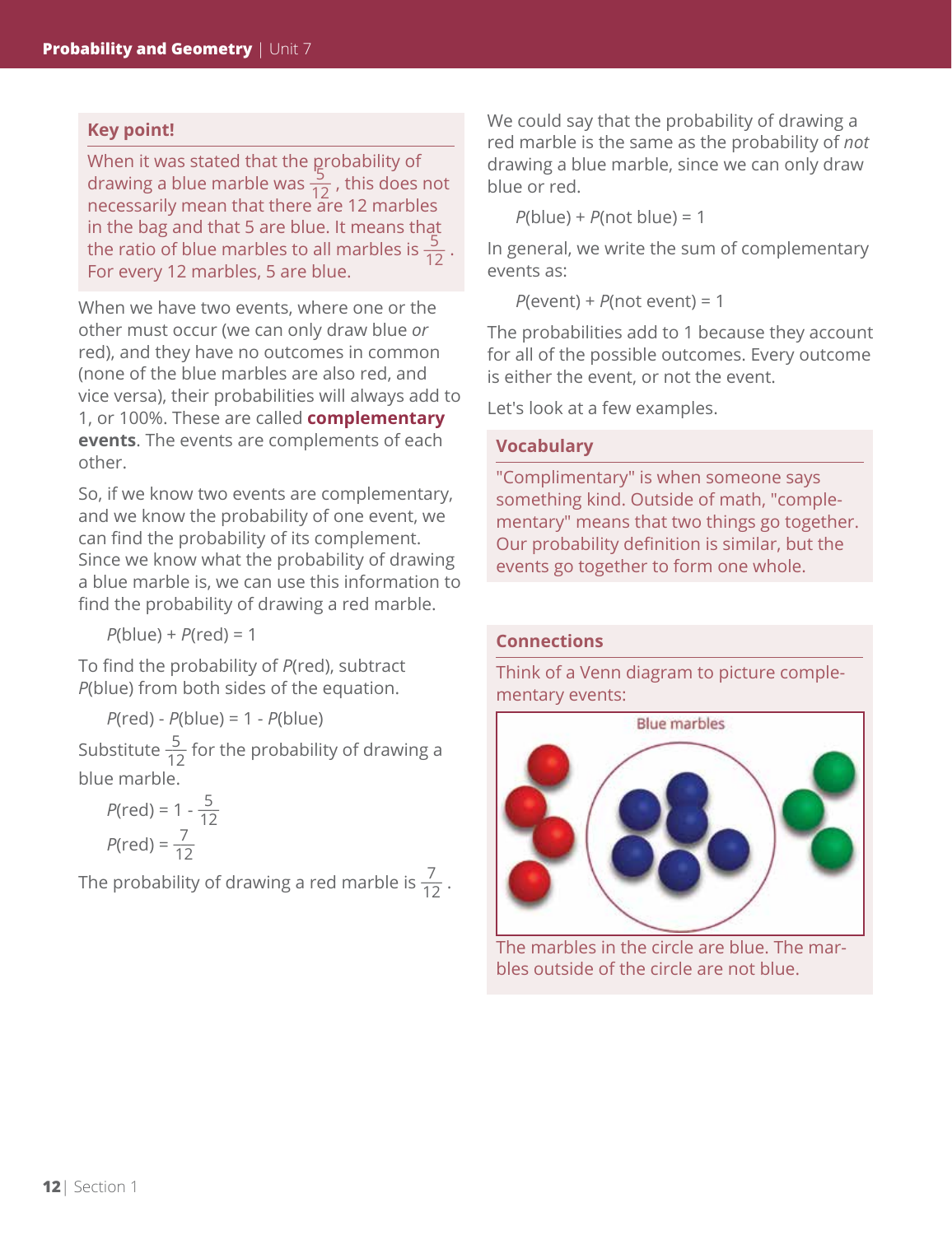#### **Example:**

Which of the following events are complementary?

- 1. Rolling a 2 or rolling a 5 on a 6-sided number cube.
- 2. Rolling an odd number or rolling an even number on a 6-sided number cube.
- 3. Randomly choosing a vowel from the alphabet, or randomly choosing a consonant from the alphabet.
- 4. Choosing heads for a coin flip, or choosing tails for a coin flip.

#### **Solution:**

For each pair of events, we will check to see if all outcomes are either the first event or the second event (not the first event).

- 1. The outcomes for rolling a 6-sided number cube are 1, 2, 3, 4, 5, or 6. Rolling a 2 or a 5 does not account for all of the outcomes. Rolling a 2, or *not* rolling a 2, would be complementary.
- 2. The outcomes for rolling a 6-sided number cube are 1, 2, 3, 4, 5, or 6. All of these outcomes are odd or even (not odd), so the events are complementary.
- 3. The outcomes are the letters of the alphabet. All letters are either vowels or consonants (not vowels), so the events are complementary.
- 4. A coin can be heads or tails only, so the events are complementary.

#### **Example:**

In a school, 12% of the students are first graders. What is the probability that a randomly chosen student will not be a first grader?

#### **Solution:**

The students are either first graders or not first graders, so the events are complementary. We know that the two probabilities add to 1, or 100%.

P(event) + P(not event) = 100%

| $P(1st) + P(not 1st) = 100\%$    | To find the probability of P(red), subtract P(blue)<br>from both sides of the equation. |
|----------------------------------|-----------------------------------------------------------------------------------------|
| $P($ not 1st) = 100% - $P(1$ st) | Subtract P(1st) from each side of the equation.                                         |
| $P($ not 1st) = 100% - 12%       |                                                                                         |
| $P($ not 1st $) = 88\%$          | Subtract.                                                                               |

So, the there is an 88% probability that a randomly chosen student will not be a first grader.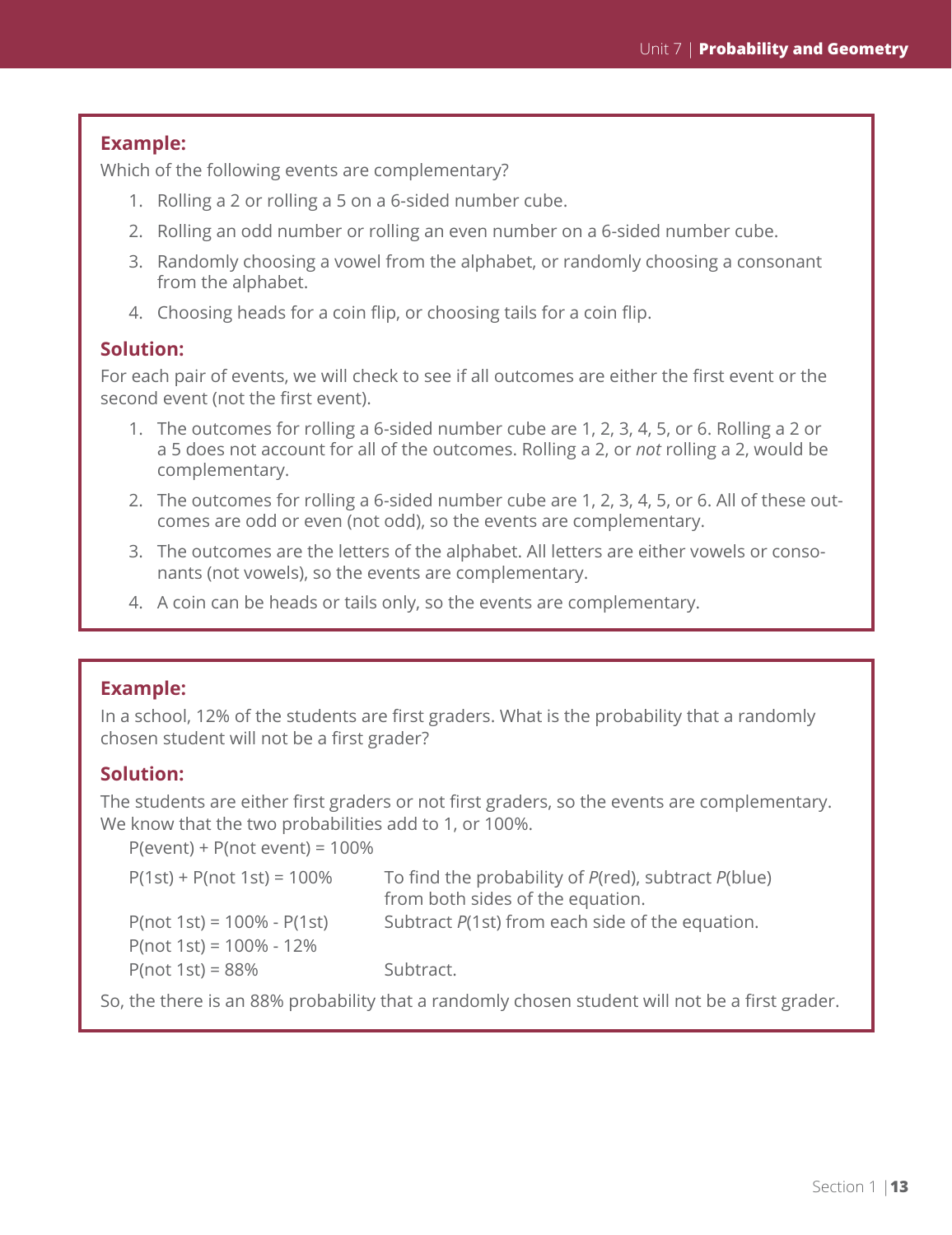# **SELF TEST 1: PROBABILITY**

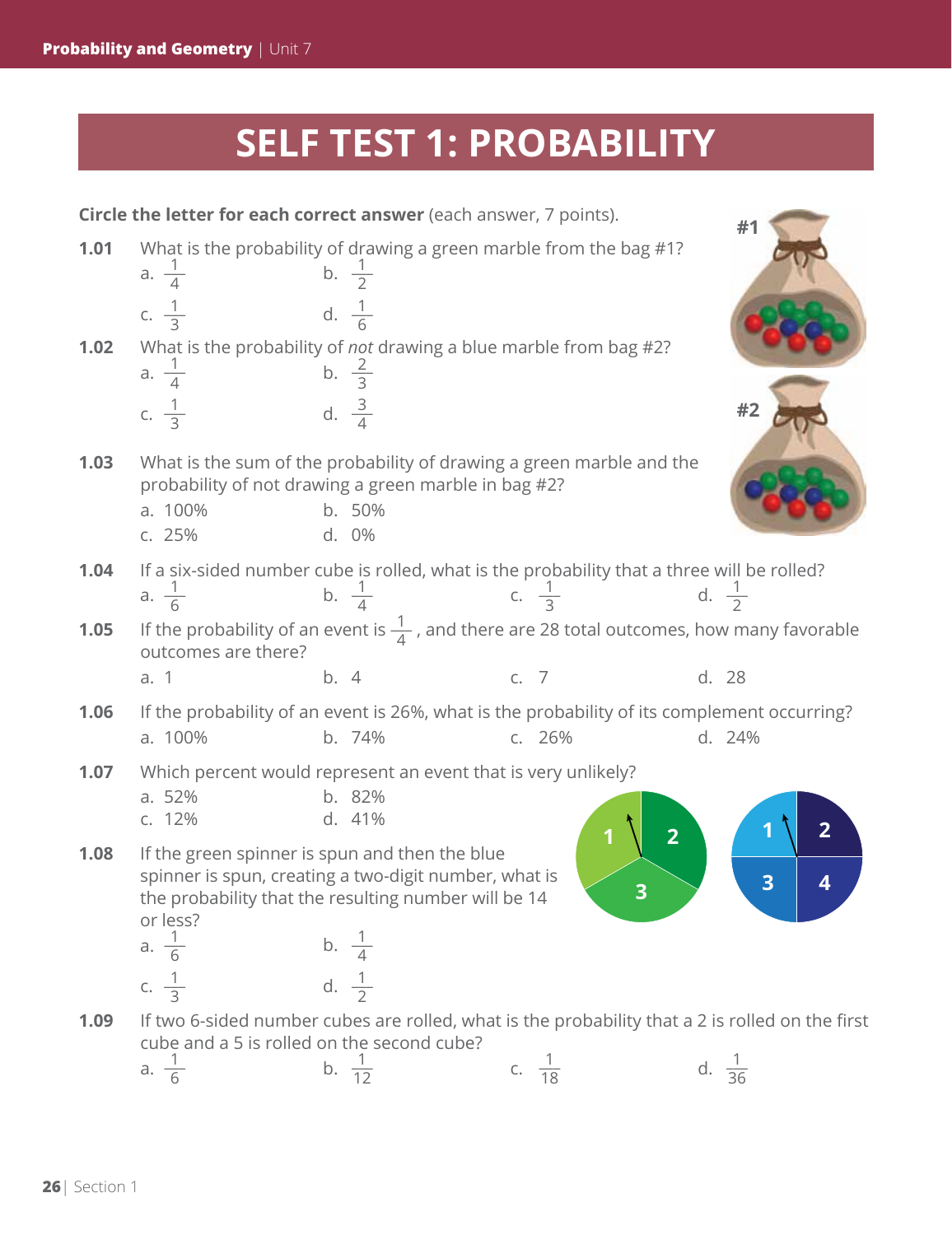

**Place a check mark next to each correct answer** (you may select more than one answer, this question 7 points).

**1.014** Which of the following events is impossible with the above spinner?

- $\square$  Spinning an odd number.
- $\square$  Spinning a number that is neither odd nor even.
- $\Box$  Spinning a number greater than 1.
- $\Box$  Spinning a number less than 1.

**Answer true or false** (this question, 2 points).

**1.015** \_\_\_\_\_\_\_\_\_\_\_\_\_ The probability of an event must be expressed as a percent.



initials date